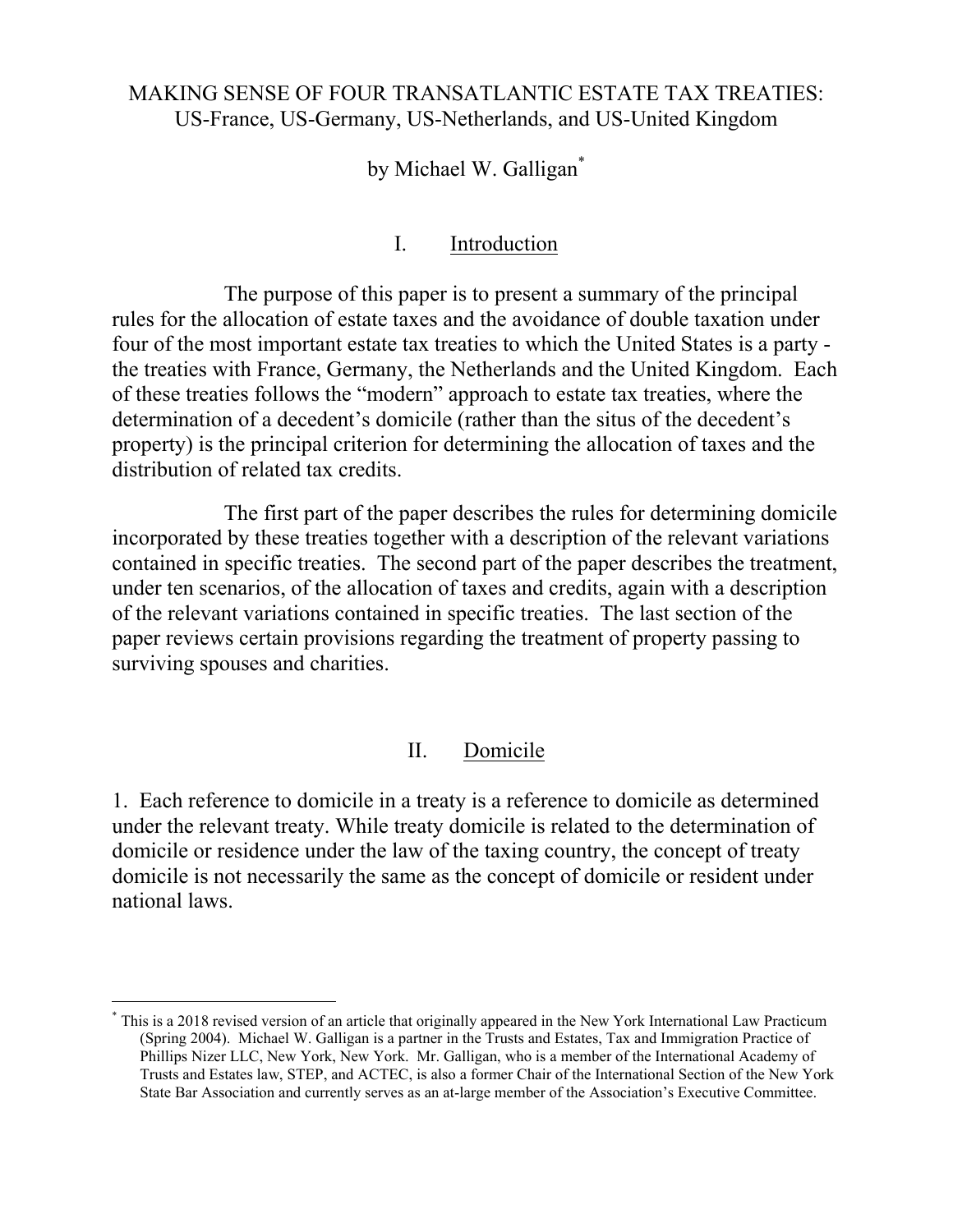2. As a preliminary matter, a person is domiciled in a treaty country if that country considers the person domiciled under its internal transfer tax law.<sup>1</sup>

*Exception: Under the US-UK Treaty, a US citizen ("USC") is considered domiciled in the United States, as a preliminary matter, only if the USC was domiciled in the United States at some point during the three preceding years. This limitation does not preclude the US from worldwide taxation on the basis of citizenship even if the person did not meet this test.<sup>2</sup>*

3. European countries do not generally tax on the basis of citizenship. Nonetheless, in the case of a person who is a citizen of one country but domiciled in the other country under that other country's laws, citizenship can be relevant to determine treaty domicile.

(a) For example, under the US-UK Treaty, a USC who is not a UK citizen and who was resident for income tax purposes in the United Kingdom for less than 7 of the preceding 10 years (without regard to the issue of whether the person had a home there) is treated as a US treaty domiciliary. The same rules applies to a UK citizen living in the United States except that the availability of a "dwelling – home" in the US is not excluded from consideration in determining whether the person was a US income tax resident.<sup>3</sup>

(b) If each country considers a person its domiciliary, under its domestic rules, the following timing rules also apply:

(i) US-Germany: If a person is a citizen of one of the countries but not of the other country, neither person nor member of that person's family forming part of the household can be considered a domiciliary of the other country until that person has been a domiciliary of the other country for ten years.<sup>4</sup>

(ii) US-France: If a person is citizen of only one of the countries, the other country cannot tax that person on the basis of domicile if that person was present in the other country for less than five out of seven years and

 $4$  GER4(3).

 $\overline{a}$  $1 \text{UK4}(1)$ , FR4 $(1)$ , NETH4 $(1)$ , GER4 $(1)$ .

<sup>&</sup>lt;sup>2</sup> UK4(1)(a), 5(1)(b).

 $3$  UK4(2)&(3).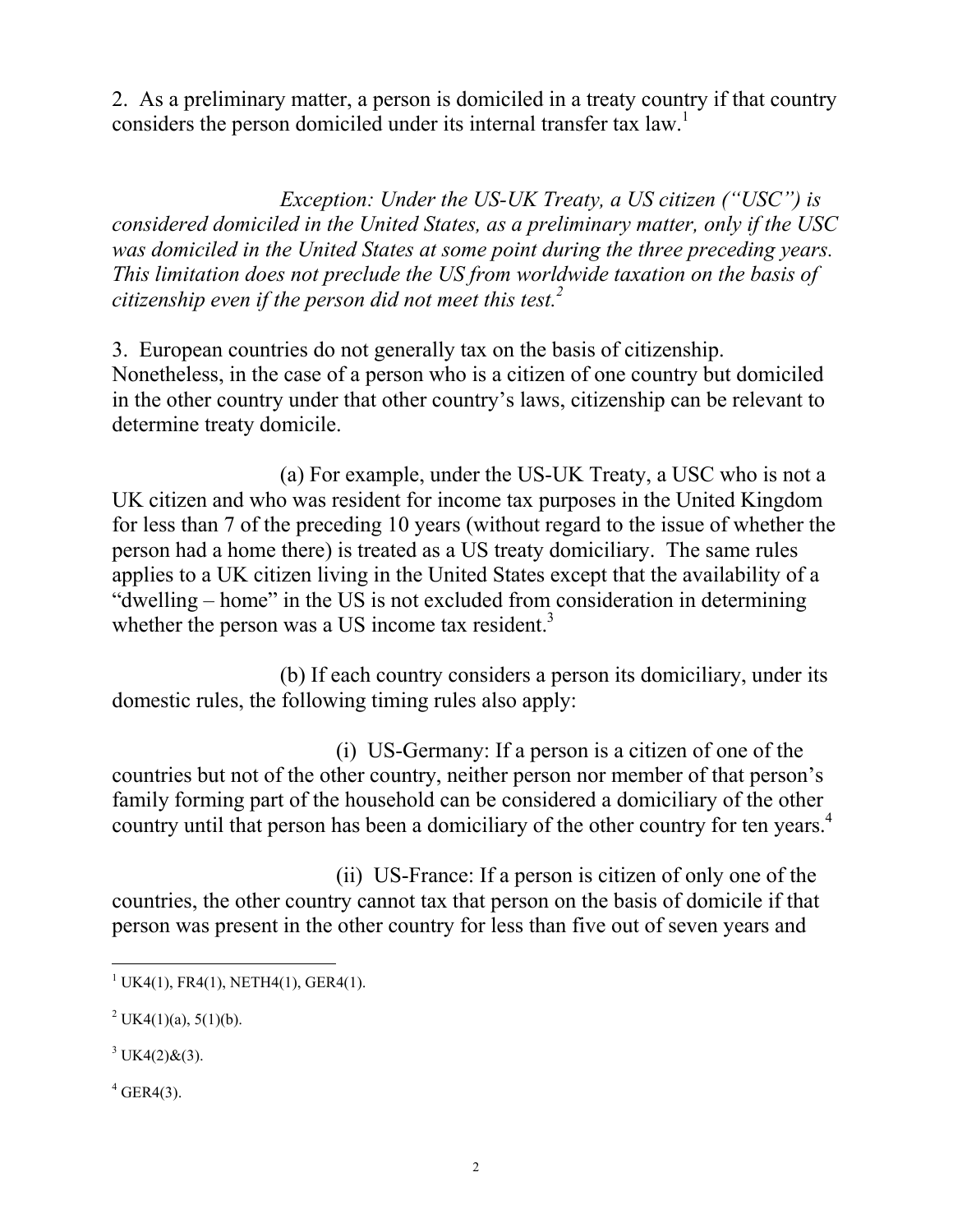maintained the intent to retain domiciled in the citizenship country. The intent requirement is disregarded if the person was in the other country for employment reasons or was the spouse or other dependent of such a person. The period is extended to less than seven out of ten years if the person was in the other country by renewal of an assignment of employment or as a spouse or dependent of such person.<sup>5</sup>

(iii) US-Netherlands: If a person is a citizen of only one of the countries, the other country cannot tax that person on the basis of domicile if that person was present in that other country for less than seven out of ten years and the person was in the other country for professional, educational, tourism or similar purposes and did not have a "clear intention to remain indefinitely" in the other country.

4. Each Treaty provides a set of "tie-breaker rules" in the event each of the countries considers a person its domiciliary. The criteria are, in order:

- (a) Where did the person have a permanent home?
- (b) Where was the person's center of vital interests or personal relations?
- (c) Where did the person have an habitual abode?
- (d) In which country was the person a citizen?<sup>6</sup>

*Exception: Under the US-Netherlands Treaty, the first criterion is "where did the person have a permanent home for five years immediately preceding his death" and criterion (c)(habitual abode) is omitted. This Treaty uses closeness of personal relations as the sole criterion (b) but this may be seen as equivalent to center of vital interests, especially in light of the US-French Treaty, which mentions both and appears to treat them as the equivalent. 7*

l  $5$  FR4(3).

 $6$  UK4(4), FR4(2), NETH4(3), GER4(2).

<sup>&</sup>lt;sup>7</sup> NETH4(3), see also FR4(2)(b).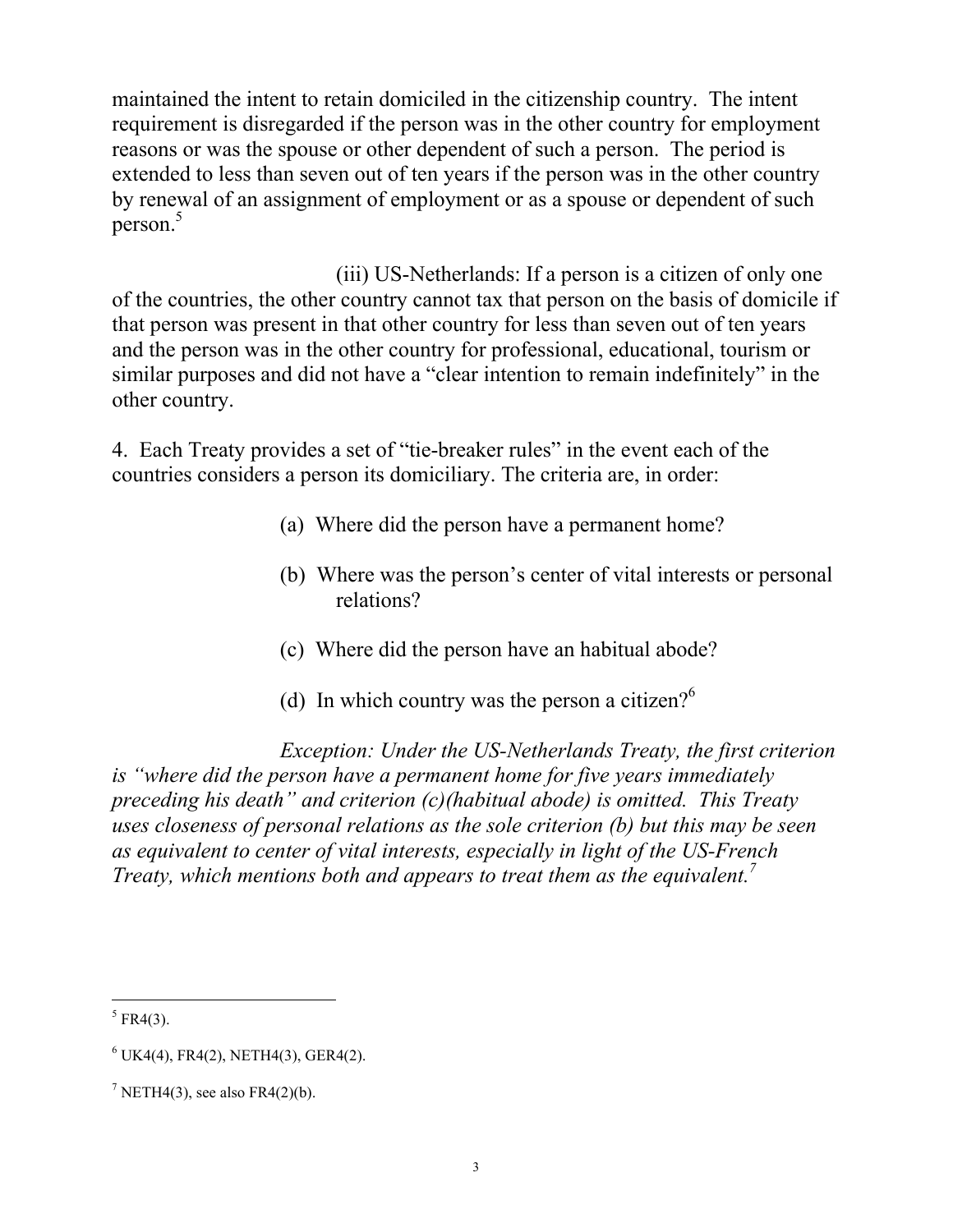#### III. Ten Scenarios Regarding the Allocation of Taxes and Tax Credits

**1. European Citizen (i.e., a citizen of France, Germany, the Netherlands or the United Kingdom ("EC")) who is a Domiciliary of one of the four countries ("European Domiciliary or ED") or United States Citizen ("USC") who is a European Country Domiciliary and who owns real property in the United States.**

US collects its estate tax on the US real property of ECED or USCED. European Country (either the United Kingdom, France, the Netherlands or Germany) also imposes estate tax on the US real property but gives ECED's or USCED's heirs or estate a credit against the US tax. $8$ 

*In addition: ECED's or USCED's "business property of a permanent establishment and assets pertaining to a fixed base used for professional services" located in the United States would be taxed in the same manner. 9* 

*The US will also apply a pro-rata share of the unified credit available to US citizens and domiciliaries to the tax on the US property of a French or German domiciliary who is not a U.S. citizen.<sup>10</sup>*

*If the U.S. tax on the worldwide estate of a UK domiciliary national, who was not a USC, computed as if the UK domiciliary national had become a USD immediately before death, is less than the US tax* 

 $10$  FR12(3), GER10(5).

l  $8 \text{ UK}6$  and  $9(2)(a)$ , FR5 and  $12(2)(a)$ , NETH6 and  $11(1)$ ; GER5 and  $11(3)(a)$ .

<sup>9</sup> UK7, FR6, NETH7, GER6. The Netherlands Treaty clearly states that the fact that a decedent controlled a corporation that engaged in business in a country does not determine that the decedent had a permanent establishment in the country for estate or inheritance tax purposes. NETH7(7). The United Kingdom Treaty provides that the fact that a company residing in one country controls (or is controlled by) a company resident in the other country or doing business in the other country does not constitute either company a permanent establishment of the other. UK7(2)(g). The German Treaty has an analogous provision. GER6(2)(f). Finally, the French Treaty provides that the fact than an enterprise controlled a corporation that engaged in industrial or commercial activity in a country should not be taken into account in determining whether the enterprise had a permanent establishment in that country.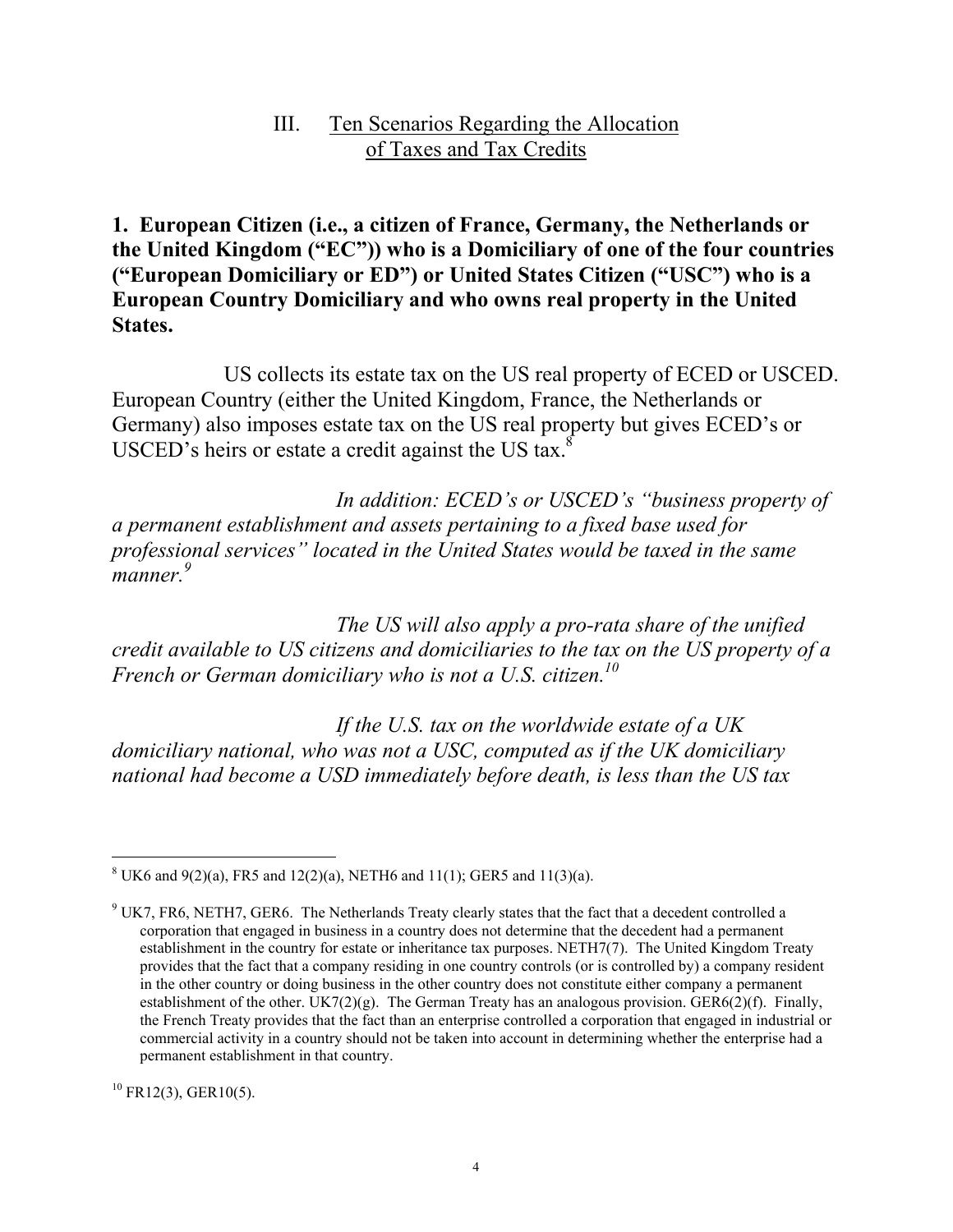*computed on a non-domiciliary basis, the U.S. tax can be computed as if the UK domiciliary national had died as a USD. 11*

#### *Exception:*

*The United States does not tax US real property or business establishment/fixed base property of Netherlands nationals if the property's value is less than \$30,000; in addition, the tax cannot exceed the lesser of 50% of the property's value in excess of \$30,000 or the amount of the tax determined in accordance with the Treaty after applying exemptions allowable under US law.<sup>12</sup>*

## **2. United States Domiciliary Citizen ("USCD") or European Citizen who is United States Domiciliary ("ECUSD") and who owns real property in European Country.**

European Country collects its tax on the European real property of USCD. US imposes its tax on the European property as well but gives USCD's or ECUSD's estate a credit for the European Country tax on the European real property.<sup>13</sup>

*In addition: USCD's or ECUSD's "business property of a permanent establishment and assets pertaining to a fixed base used for professional services" located in the European Country would be taxed in the same manner. 14*

*Netherlands does not tax Netherlands real property or business establishment/fixed base property of a US domiciliary if the property's value is less than \$30,000; in addition, the tax cannot exceed the lesser of 50% of value in excess of \$30,000 or the amount of the tax determined in accordance with the Treaty after applying exemptions available under Netherlands law.<sup>15</sup>*

l

 $15$  NETH $10(2)$ .

 $11$  UK 8(5)

 $12$  NETH10(2). It appears that the "exemption" referred to here under U.S. law, is the \$60,000 exclusion available to non-resident alien estates and not the significantly higher applicable exclusion available to domestic estates.

<sup>&</sup>lt;sup>13</sup> UK6 and 9(1)(a), FR5 and 12(2)(b), NETH6 and 11(1), GER5 and 11(2)(a).

 $14$  UK7, FR6, NETH7, GER6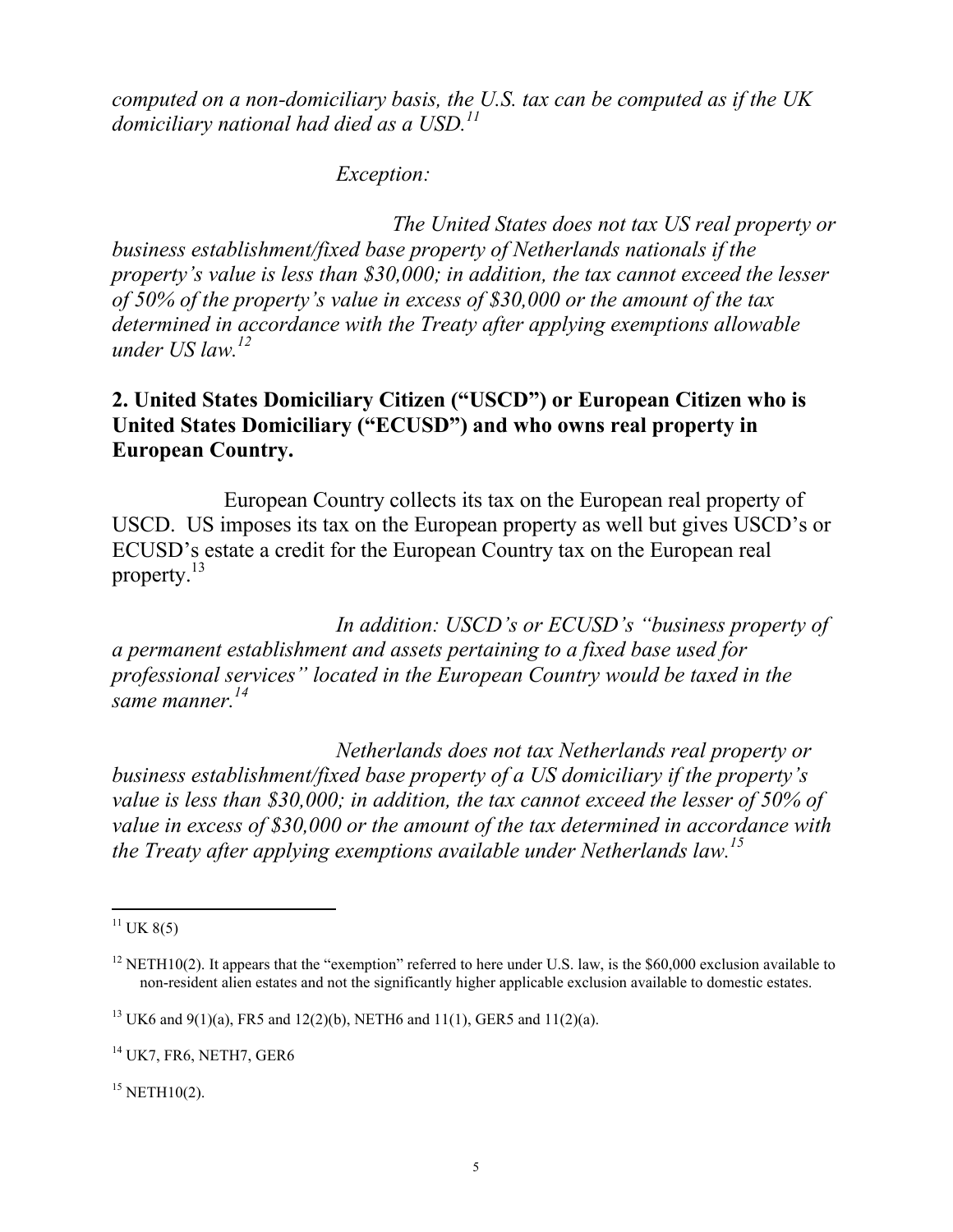### **3. ECED owns collection of paintings for personal use in the United States.**

Save for the provisions of the French Treaty, US collects no tax on the US painting collection of ECED. European Country imposes its tax on the collection.<sup>16</sup>

*The same rule would generally apply to other forms of tangible property in the United States not connected with a business establishment owned by ECED. In addition, the United States does not tax ships and aircraft engaged in international traffic belonging to a German domiciliary ("GD") if the ships and aircraft are part of GD's enterprise (presumably even if the enterprise constitutes a US business establishment).<sup>17</sup>*

*Exception: In the case of a French domiciliary ("FD") FD's tangible property (other than currency) located in US would be subject to US tax (except for property of certain persons (see II(3)(b)(ii) above) who held tangible property for personal use).<sup>18</sup> Also, FD's ships and aircraft operated in international traffic that are registered in the United States or that most frequently use the harbors and airports of the United States would be subject to US tax.<sup>19</sup> Under these circumstances, France would give an effective credit for the U.S. tax on FD's US tangible property.<sup>20</sup>*

 $17$  GER7.

 $\overline{a}$ 

 $18$  FR7(1)&(2).

 $19$  FR7(3).

 $20$  FR12(2)(a).

 $16$  UK5(1)(a) (excludes from US tax all property except for US real property and US business establishment property), FR8 (excludes from US tax all property except for US real property, US business establishment property and certain US tangible property (including certain ships and aircraft), NETH8 (excludes from Netherlands tax all property except for US real property and US business establishment property), GER9 (excludes from US tax all property except for US real property, US business establishment property, and interests in partnerships owning any of such US property.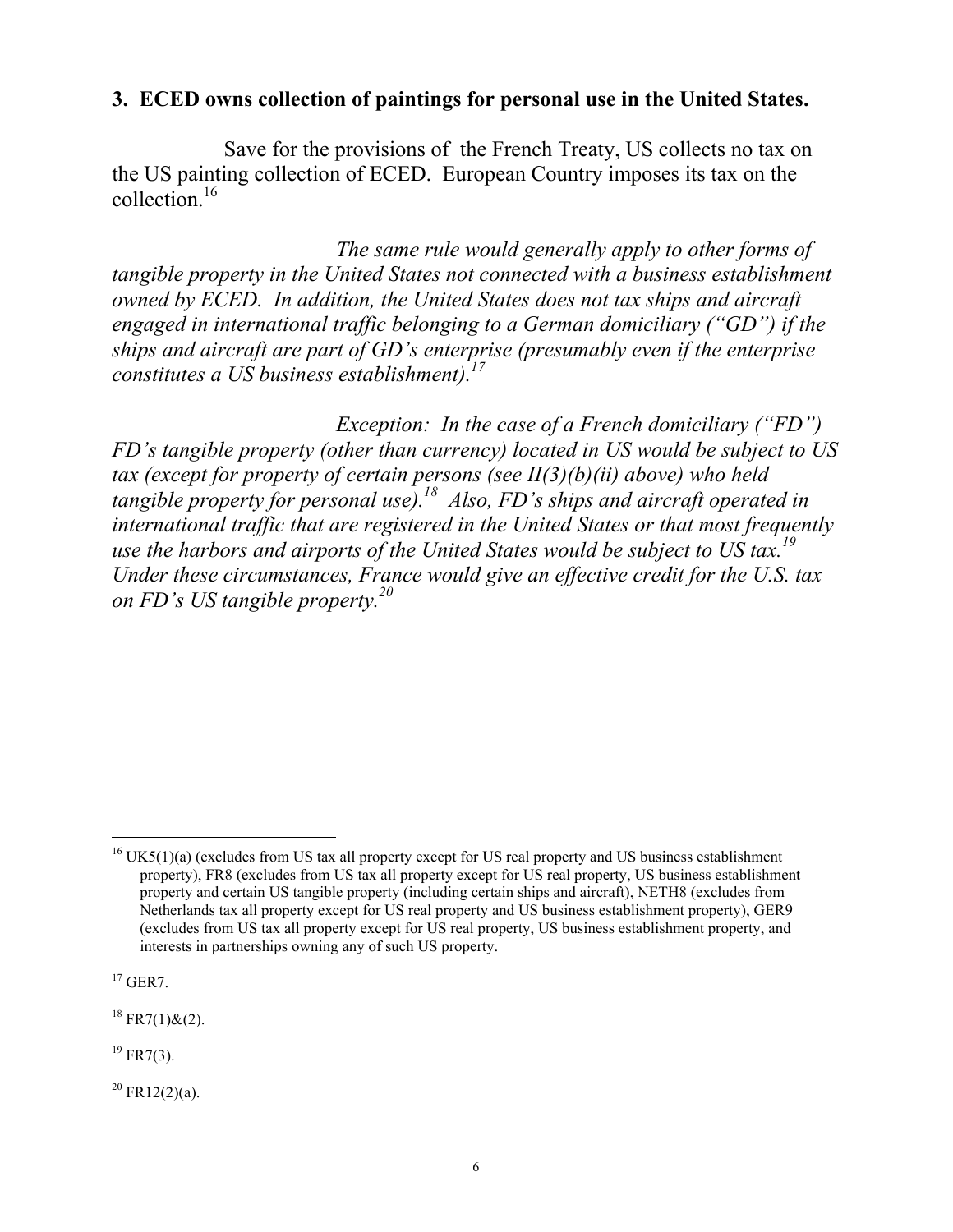## **4. USCD owns collection of paintings for personal use in European Country.**

Save for the provision of the French Treaty, and an exception under the German Treaty noted below, European Country collects no tax on the European Country painting collection located in the European Country that is owned by USCD. US imposes its tax on the collection. $21$ 

*The same rule would generally apply to other forms of tangible property in the European Country not connected with a business establishment owned by USCD. In addition, Germany does not tax ships and aircraft engaged in international traffic belonging to USCD if the ships and aircraft are part of USCD's enterprise (presumably even if the enterprise constitutes a German business establishment).<sup>22</sup>*

*Exception: In the case of a USCD owning tangible property in France, such property (other than currency) would be subject to French tax (except for property of certain persons (see II(3)(b)(ii) above) who held tangible property for personal use).<sup>23</sup> Also, USCD's ships and aircraft operated in international traffic that are registered in France or that most frequently use the harbors and airports of France would be subject to French tax.<sup>24</sup> Under these circumstances, US would give a credit for the French tax.<sup>25</sup>*

*Furthermore, Germany may tax an heir, donee or beneficiary domiciled in Germany on the tangible property of a USCD he or she receives from a USCD.<sup>26</sup>*

 $22$  GER7.

l

 $^{23}$  FR7(1)&(2).

 $^{24}$  FR7(3).

 $^{25}$  FR12(2)(b).

 $^{26}$  GER11(5)

<sup>&</sup>lt;sup>21</sup> UK5(1)(a) (excludes from UK tax all property except for UK real property and UK business establishment/fixed based property), FR8 (excludes from French tax all property except for French real property, French business establishment/fixed based property and certain French tangible property (including certain ships and aircraft), NETH8 (excludes from Netherlands tax all property except for Netherlands real property and Netherlands business establishment/fixed based property), GER9 (excludes from German tax all property except for German real property, German business establishment/fixed based property, certain German-connected ships and aircraft, and interests in partnerships owning any of such German property.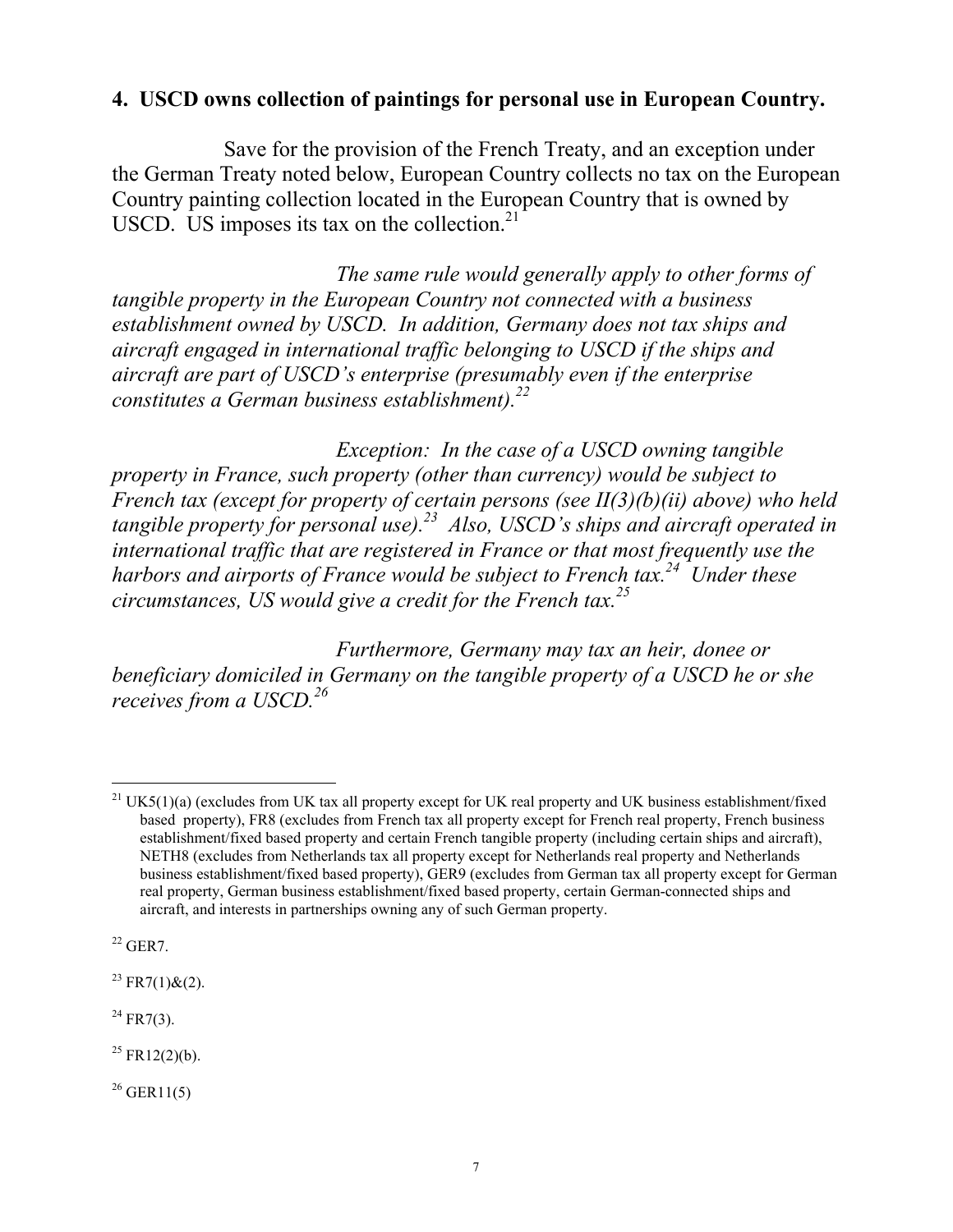## **5. ECUSD owns collection of paintings for personal use in European Country.**

US imposes its tax on the collection owned by the ECUSD. European country is authorized to tax the collection of an EC on the basis of EC's nationality, although no European Country currently does so on this basis alone. If it did, European Country should give a credit against its tax for the US tax.<sup>27</sup>

*The same rule would generally apply to other forms of tangible property in a European Country not connected with a business establishment/fixed based owned by a ECUSD. In addition, Germany does not tax ships and aircraft engaged in international traffic belonging to a ECUSD if the ships and aircraft are part of ECUSD's enterprise (presumably even if the enterprise constitutes a German business establishment).<sup>28</sup>*

*Exceptions:*

*In the case of a ECUSD owning tangible property in France, such property (other than currency) would be subject to French tax (except for property of certain persons (see II(3)(b)(ii) above) who held tangible property for personal use).<sup>29</sup> Also, ECUSD's ships and aircraft operated in international traffic that are registered in France or that most frequently use the harbors and airports of France would be subject to French tax.<sup>30</sup> Under these circumstances, US would give a credit for the French tax.<sup>31</sup>*

*Germany is effectively not permitted to tax on the basis of citizenship alone, although it may tax a heir, donee or beneficiary domiciled in Germany receiving tangible property from a US citizen or domiciliary.<sup>32</sup>*

*In the case of a US domiciliary who is also a Netherlands citizen, Netherlands must give a full credit for US tax only if such* 

 $28$  GER7

<sup>29</sup> FR7(1)&(2).

 $30$  FR7(3).

 $31$  FR12(2)(b).

 $32$  GER 4(1), 11(1)(b).

l <sup>27</sup> UK5(1)(b) and 9(2), FR8 and 12(2)(a), NETH9 and 11(2).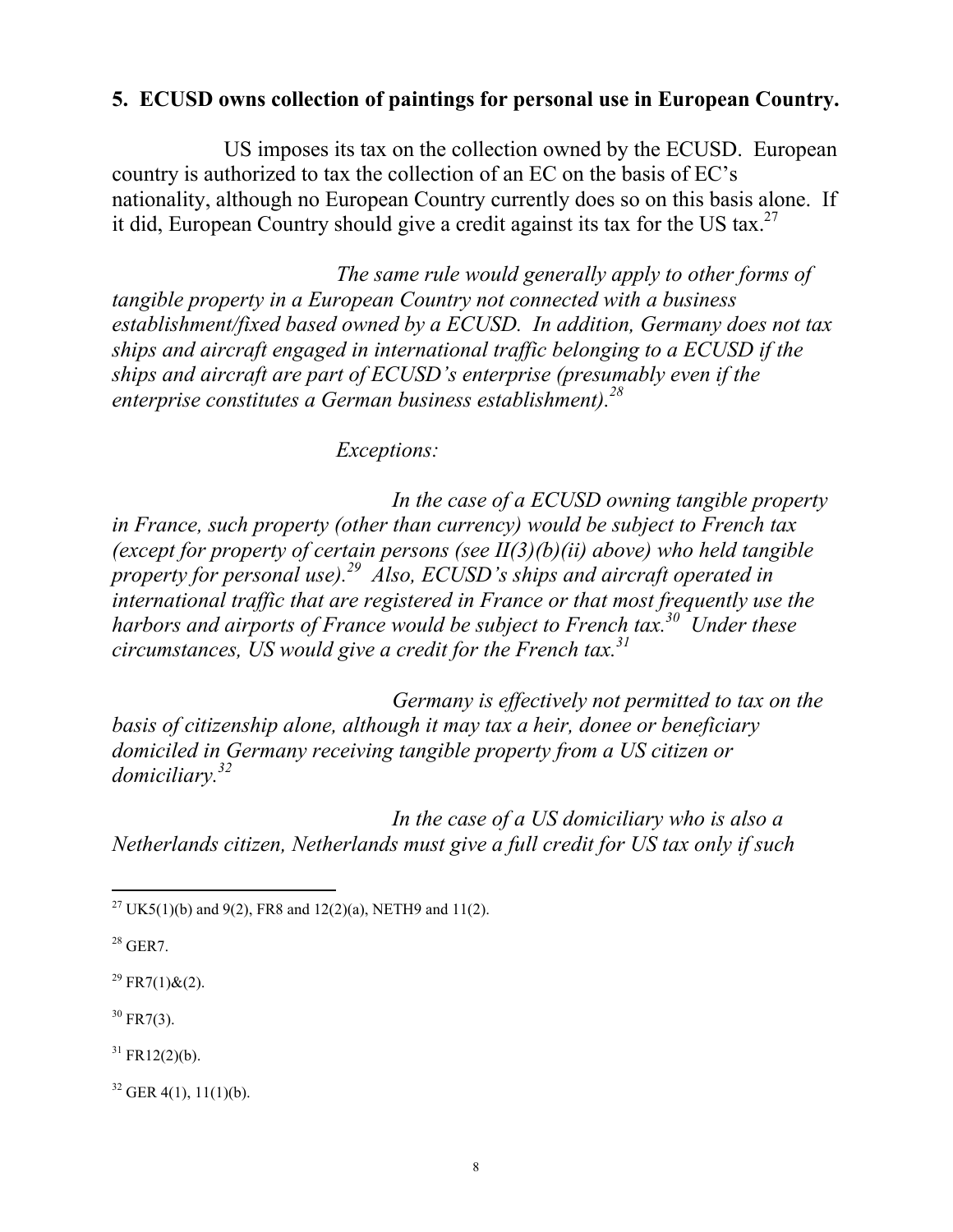*Netherlands citizen-US domiciliary was a US domiciliary for 7 out of last 10 years. 33 Otherwise, each of the Netherlands and the US gives credit for that amount of tax paid to the other country that bears the same proportion to the less of its tax or the other country's tax attributable to the intangible property as that amount bears to total of both taxes.<sup>34</sup>*

#### **6. USCED owns collection of paintings for personal use in the United States.**

US and European country each imposes its respective tax on the US collection of the USCED. The US gives a credit for the EC tax against the US tax. *35*

*The same rule would generally apply to other forms of tangible property in the European country not connected with a business establishment/fixed based owned by USCED.* 

#### *Exception:*

*In the case of a U.S. citizen who is a Netherlands domiciliary but is not a Netherlands citizen ("USCND"), US gives a full credit for Netherlands tax only if the USCND was Netherlands domiciliary for 7 out of last 10 years.<sup>36</sup> Otherwise, each of US and Netherlands gives credit for the amount of tax paid to the other country that bears same the proportion to the lesser of its tax or the other country's tax attributable to the intangible property as that amount bears to the total of both taxes.<sup>37</sup>*

 $\overline{a}$ 

<sup>35</sup> UK5(1)(b) and 9(1)(b), FR8 and 12(3), NETH9 and 11(2)(c) <u>but see</u> 11(2)(a) and (c), GER11(1), 11(2)(b)

 $36$  NETH11(2)(a).

 $33$  NETH11(2)(a).

 $34$  NETH11(2)(c). Example: Say the intangible property is worth \$1 million, the NETH tax is 40% and the US tax is 50%. The NETH tax would be \$400,000 and the US tax would be \$500,000 and the sum of both taxes would be \$900,000. NETH and US would each give a credit of 4/9 of its respective tax. The NETH tax would be \$222,222, the US tax would be \$277,777, and the total tax would be \$500,000. The objectives of the Treaty are fulfilled because the total of the two taxes does not exceed the higher of the two taxes.

 $37$  NETH11(2)(c). Example: Say the intangible property is worth \$1 million, the NETH tax is 40% and the US tax is 50%. The NETH tax would be \$400,000 and the US tax would be \$500,000 and the sum of both taxes would be \$900,000. NETH and US would each give a credit of 4/9 of its respective tax. The NETH tax would be \$222,222, the US tax would be \$277,777, and the total tax would be \$500,000. The objectives of the Treaty are fulfilled because the total of the two taxes does not exceed the higher of the two taxes.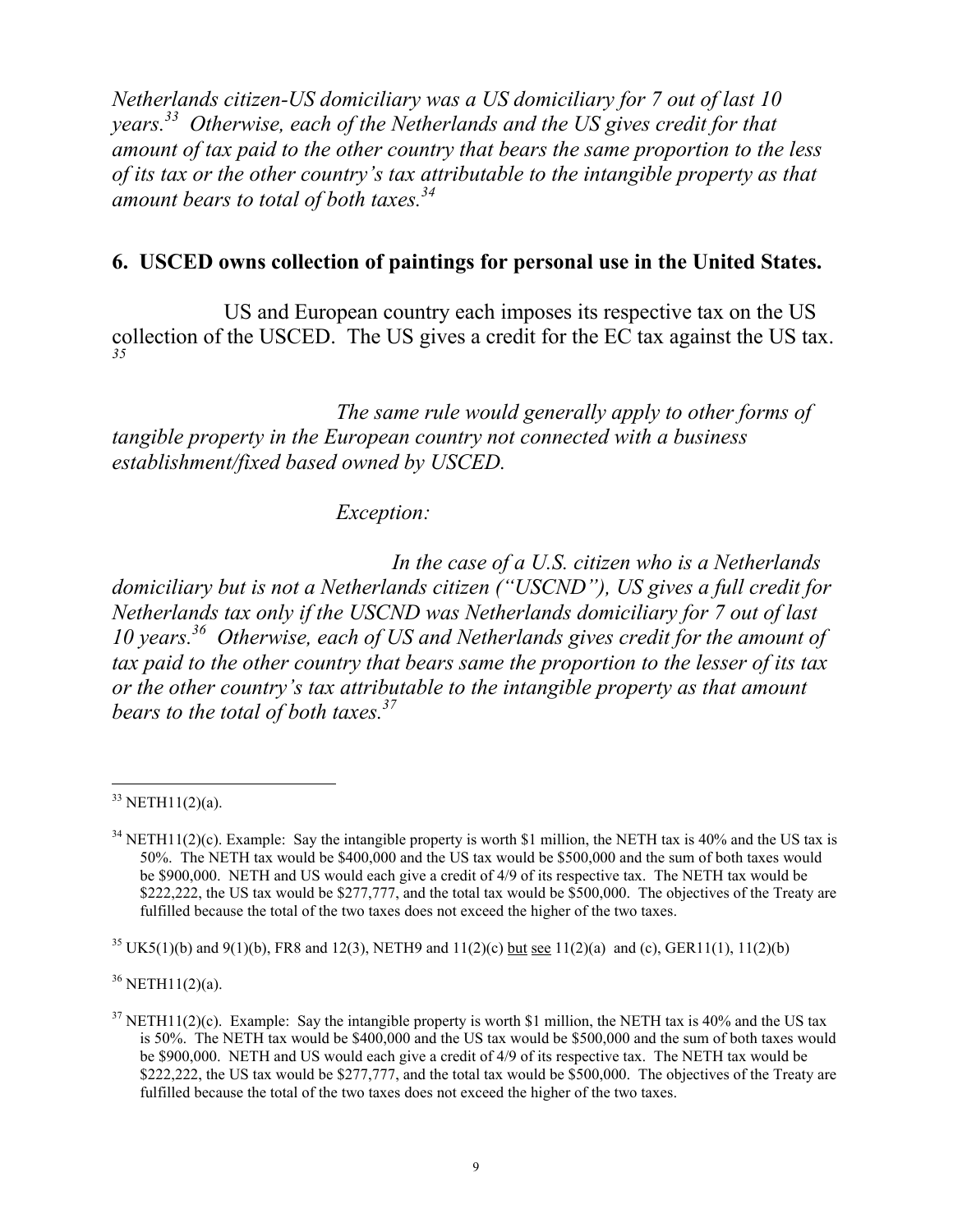#### **7. ECED owns stock in US companies.**

US collects no tax on the US stock of ECED. European Country imposes its tax on the stock. $38$ 

*The same rule would generally apply to other forms of intangible property in the United States owned by ECED. However, interests owned by a German domiciliary in partnerships holding US real property and business establishment property may be taxed by the United States, and Germany would give a credit for the US tax.<sup>39</sup>*

#### **8. USCD owns stock in European companies.**

European county collects no tax on the EC stock. US imposes its tax on the EC stock owned by USCD.<sup>40</sup>

*The same rule would generally apply to other forms of intangible property in the European country owned by USCD.* 

*However, interests owned by USCD in partnerships holding German real property and business establishment/fixed based property may be taxed by Germany and the United States would give a credit against the German tax.<sup>41</sup>*

 $39$  GER8 and  $11(3)(a)$ .

 $\overline{a}$ 

 $38$  UK5(1)(a) (excludes from US tax all property except for US real property and US business establishment/fixed based property), FR8 (excludes from US tax all property except for US real property, US business establishment/fixed based property and certain US tangible property (including certain ships and aircraft), NETH8 (excludes from US tax all property except for US real property and US business establishment/fixed based property), GER9 (excludes from US tax all property except for US real property, US business establishment/fixed based property, certain US-connected ships and aircraft, and interests in partnerships owning any of such US property.

<sup>&</sup>lt;sup>40</sup> UK5(1)(a) (excludes from UK tax all property except for UK real property and UK business establishment/fixed based property), FR8 (excludes from French tax all property except for French real property, French business establishment/fixed based property and certain French tangible property (including certain ships and aircraft), NETH8 (excludes from Netherlands tax all property except for Netherlands real property and Netherlands business establishment/fixed based property), GER9 (excludes from German tax all property except for German real property, German business establishment/fixed based property, certain German-connected ships and aircraft, and interests in partnerships owning any of such German property.

<sup>&</sup>lt;sup>41</sup> GER8 and  $11(2)(a)$ .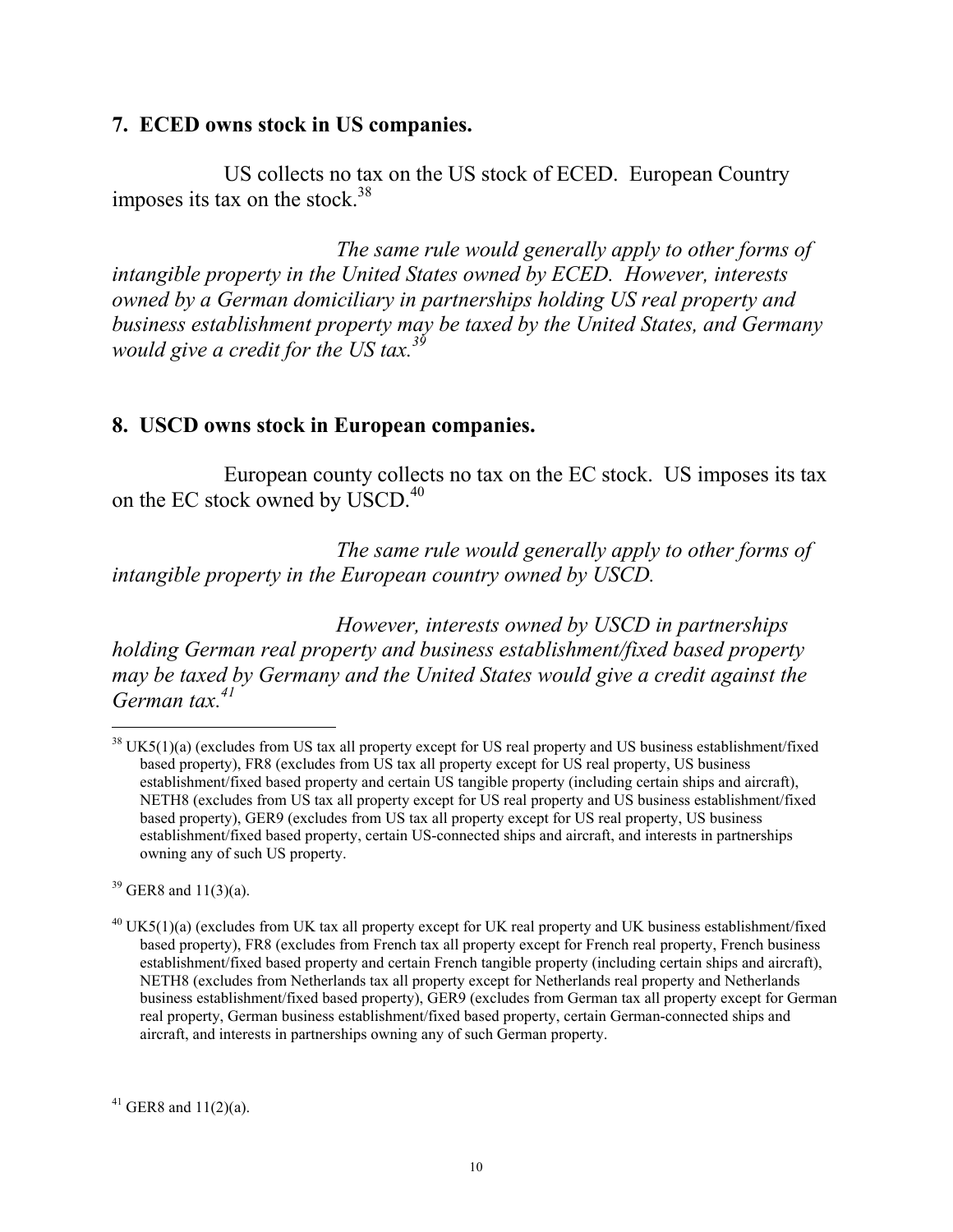*Furthermore, Germany may tax an heir, donee or beneficiary domiciled in Germany, who receives stock or other intangible property of a USCD.<sup>42</sup>*

## **9. ECUSD owns stock in European companies.**

US imposes its tax on the European Country stock owned by ECUSD. European Country is authorized to tax the stock, although no European Country currently does so on this basis alone. If it did, it should give a credit for the US  $\int$  tax $^{43}$ 

*The same rule would generally apply to other forms of intangible property in the European Country owned by ECUSD.*

*Exceptions:*

*While France is not precluded from taxing on the basis of French nationality, there is no effective credit under the US-France Treaty if it did.<sup>44</sup>*

*Germany is effectively not permitted to tax on the basis of citizenship alone, although it may tax a German heir, done or beneficiary receiving stock or other intangible property from a US citizen or domiciliary.<sup>45</sup> Also, interests owned by ECUSD in partnerships holding German real property and business establishment property may be taxed by Germany and the United States would give a credit for the German tax.<sup>46</sup>*

*In the case of a US domiciliary who is a Netherlands citizen, Netherlands must give a full credit for the US tax only if such Netherlands citizen-US domiciliary was a US domiciliary for 7 out of last 10 years. 47 Otherwise, each of the Netherlands and the US gives credit against its tax for that amount that bears the same proportion to the less of its tax or the other* 

 $45$  GER 4(1), 11(1)

 $46$  GER8 and 11(2)(a).

 $47$  NETH11(2)(a).

l  $42$  GER11(5)

<sup>&</sup>lt;sup>43</sup> UK5(1)(b), 6 and FR5, 8 and 12(2)(a), NETH6, 9, 11(1)&(2), GER5 and 11(2)(a).

 $44$  FR12(2)(a).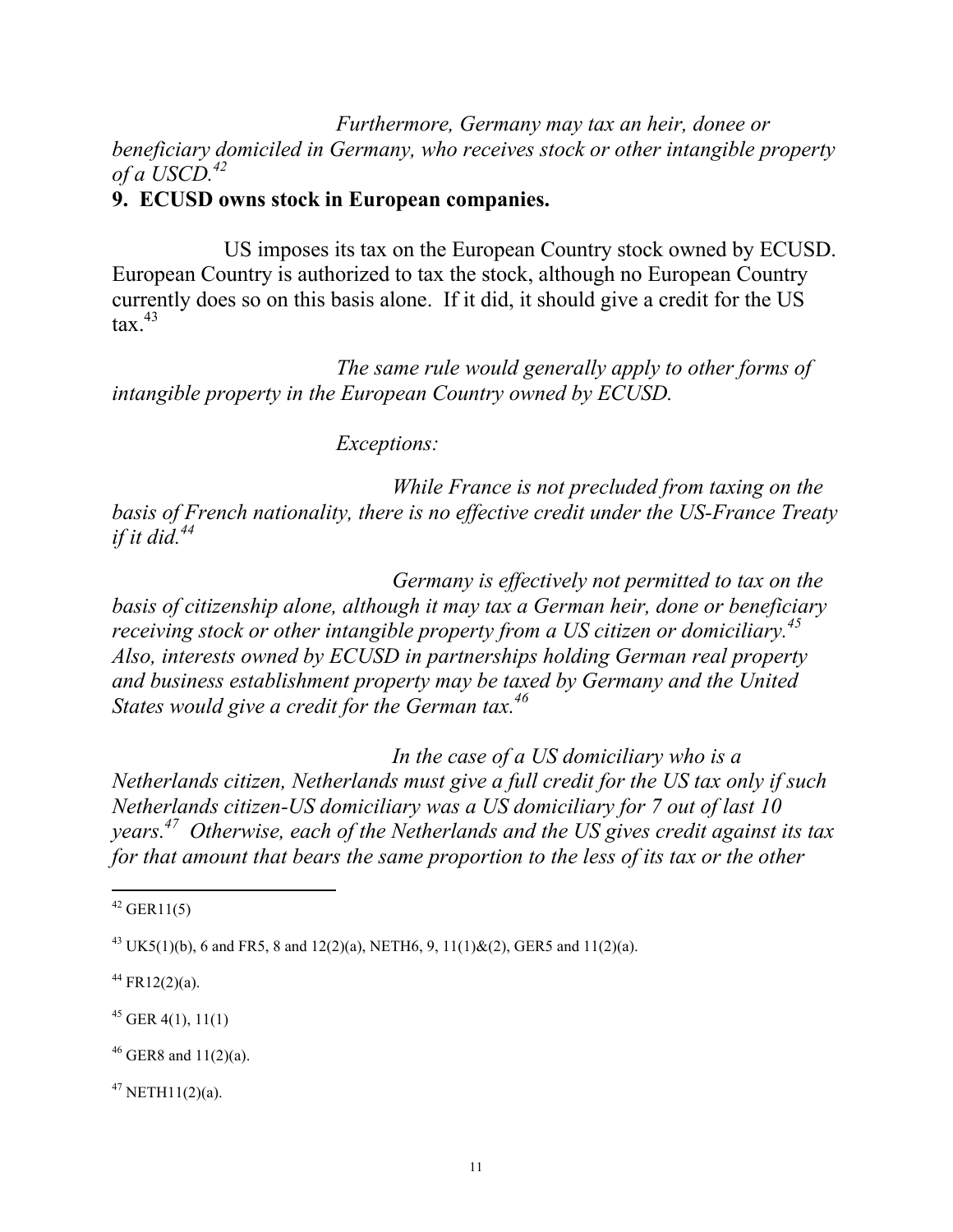*country's tax attributable to the intangible property as that amount bears to the total of both taxes.<sup>48</sup>*

## **10. USCED owns stock in US companies.**

US and European Country each imposes its respective tax on the US stock. The US gives a credit for the European Country tax.<sup>49</sup>

*The same rule would generally apply to other forms of intangible property in the United States owned by USCED.* 

*Exceptions:*

*Interests owned by USCGD in partnerships holding US real property and business establishment/fixed based property may be taxed by the United States and Germany would give a credit for the US tax.<sup>50</sup>*

*In the case of a US citizen who is a Netherlands domiciliary, the US gives a full credit for the Netherlands tax only if the U.S. citizen-Netherlands domiciliary was a Netherlands domiciliary for 7 out of the last 10 years.<sup>51</sup> Otherwise, each of the US and Netherlands gives a credit against its tax for that amount that bears the same proportion to the lesser of its tax or the other country's tax attributable to the intangible property as that amount bears to the total of both taxes.<sup>52</sup>*

 $50$  GER8 and 11(3)(a).

 $51$  NETH11(2)(a).

 $\overline{a}$ 

<sup>&</sup>lt;sup>48</sup> NETH11(2)(c). Example: Say the intangible property is worth \$1 million, the NETH tax is 40% and the US tax is 50%. The NETH tax would be \$400,000 and the US tax would be \$500,000 and the sum of both taxes would be \$900,000. NETH and US would each give a credit of 4/9 of its respective tax. The NETH tax would be \$222,222, the US tax would be \$277,777, and the total tax would be \$500,000. The objectives of the Treaty are fulfilled because the total of the two taxes does not exceed the higher of the two taxes.

<sup>&</sup>lt;sup>49</sup> UK5(1)(b) and 9(1)(b), FR8 and 12(3), NETH9 and 11(2)(c) but see 11(2)(a) and (c), GER11(1), 11(2)(b)

<sup>&</sup>lt;sup>52</sup> NETH11(2)(c). Example: Say the intangible property is worth \$1 million, the NETH tax is 40% and the US tax is 50%. The NETH tax would be \$400,000 and the US tax would be \$500,000 and the sum of both taxes would be \$900,000. NETH and US would each give a credit of 4/9 of its respective tax. The NETH tax would be \$222,222, the US tax would be \$277,777, and the total tax would be \$500,000. The objectives of the Treaty are fulfilled because the total of the two taxes does not exceed the higher of the two taxes.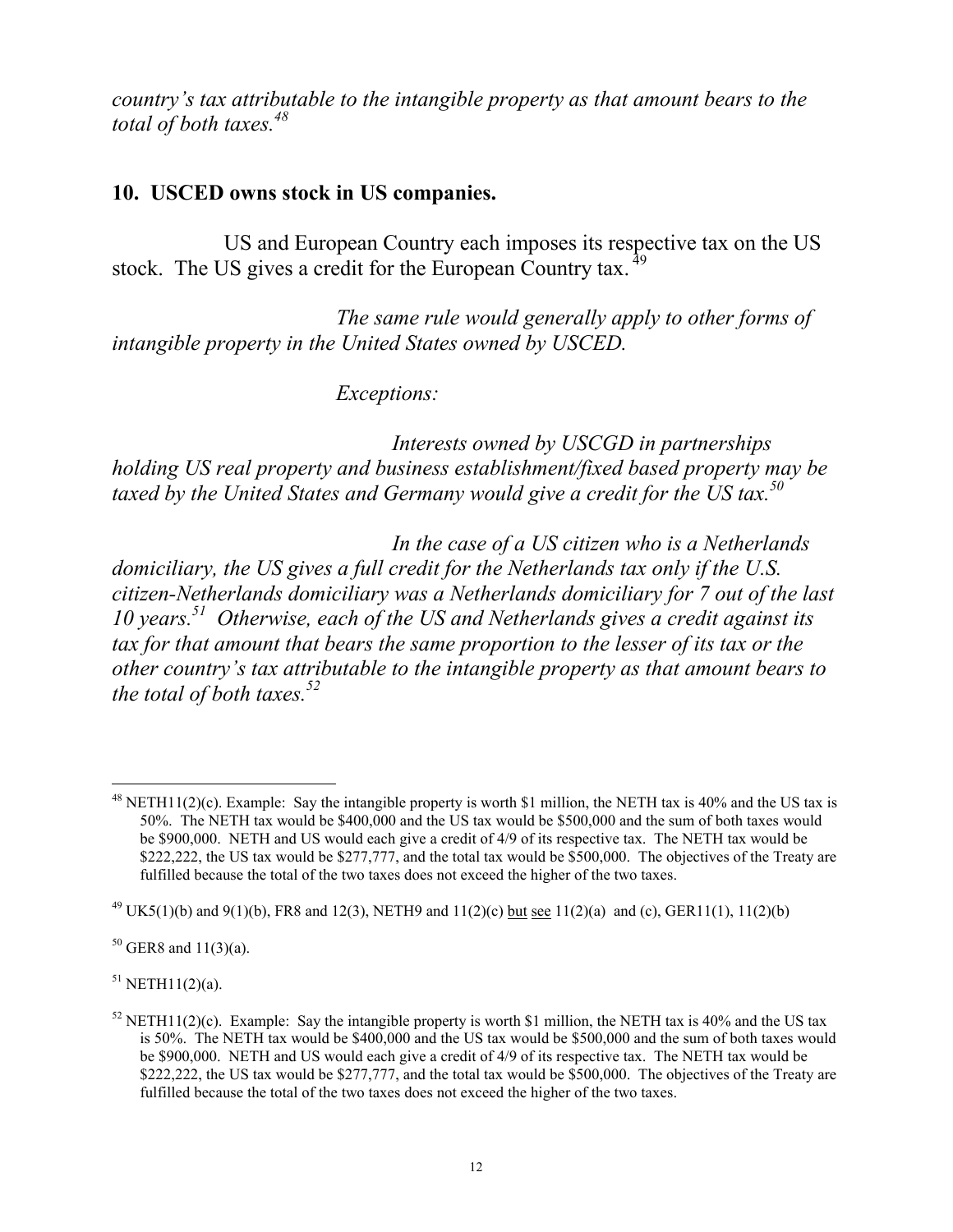## IV. Other Topics

# A. Charitable Deductions

1. There are no special rules in the US-UK or US-Netherlands Treaties.

2. US-Germany: Reciprocal charitable deduction for donor country persons for transfers to charitable organizations and public bodies in the other country if the transfer would be exempt from tax in the donee country and transfer would be exempt in the donor's country if the gift were made to a similar charity or public body in the donor's country.<sup>53</sup>

3. US-France: Same essential rule as with Germany but the charitable organization must receive a substantial part of its support from contributions from the public or governmental funds. $54$ 

# B. Marital Deductions

1. US-UK: In the case of property passing to the spouse of a decedent who was a US citizen or domiciliary, UK will allow a 50% marital deduction even if the spouse is not domiciled in the UK. $^{55}$ 

2. US-France: Property (other than community property) acquired during marriage by US citizen or domiciliary shall be treated for French tax purposes as community property (in the absence of a contrary election).<sup>56</sup> There is also available a US marital deduction limited to the US applicable exclusion for property passing from a US or French domiciliary or US citizen to a US or French surviving spouse, if an election not to use a QDOT to secure any additional marital deduction is made.

3. US-Netherlands: Real property and business establishment/fixed based property (other than community property) passing to surviving spouse from a US citizen or domiciliary shall be included in the estate for purposes of the

 $55$  UK8(3).

 $56$  FR11.

 $\overline{a}$  $53$  See GER10(2)

 $54$  FR10(2).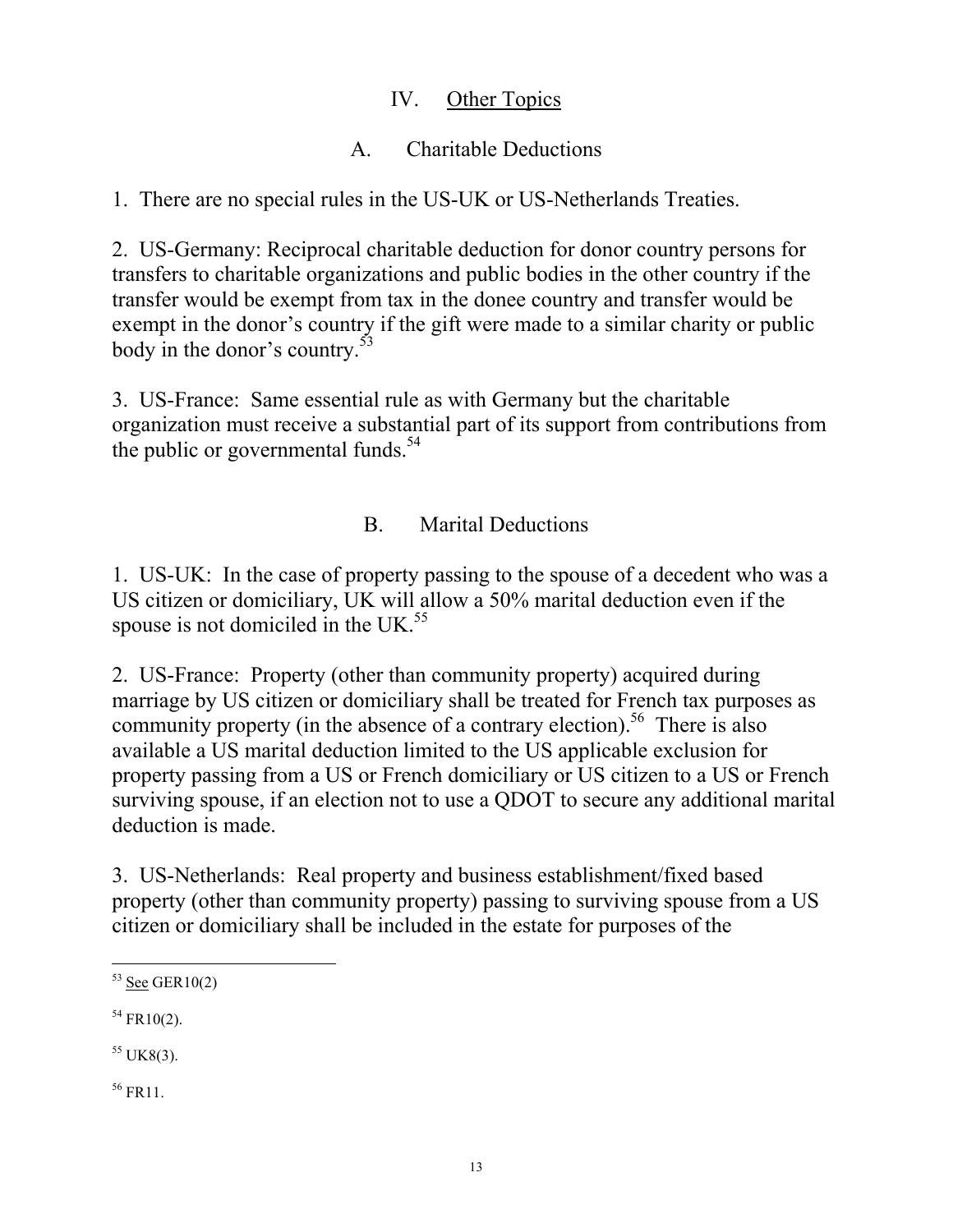Netherlands death duty only to the extent its value exceeds 50% of all property taxable by the Netherlands. Value of property is determined after taking into account allowable deductions but before taking into account the treaty exclusion of property with a value under  $$30,000.<sup>57</sup>$ 

4. US-Germany: Real property, business establishment/fixed based property (other than community property), and certain ships and aircraft passing to a surviving spouse from a citizen or domiciliary of either country that may be taxed by a country because the property is located there may only be taxed to the extent its value exceeds 50% of all property taxable by that country.<sup>58</sup> There is also available a US marital deduction limited to the US applicable exclusion for property passing from a US or German domiciliary or US citizen to a US or German surviving spouse, if an election not to use QDOT to secure any additional marital deduction is made.<sup>59</sup>

C. U.S. Applicable Exclusion ("Unified Credit")

1. US-France: US will apply a pro-rata share of the applicable exclusion available to US citizens and domiciliaries to the tax on the U.S. property of a French domiciliary who is not a US citizen. $60$ 

2. US-Germany: US will apply a pro-rata share of the applicable exclusion available to US citizen and domiciliaries to the tax on the US property of a German domiciliary who is not a US citizen.<sup>61</sup>

3. US-United Kingdom: In the case of US tax permitted to be imposed by the US-UK Treaty on the US property of a UK citizen who was neither a US citizen nor a US domiciliary, that UK citizen's estate may make a claim to limit the US tax to that amount of US tax that would have been imposed if that UK citizen had become domiciled in the US immediately before death on the property that would have been taxable in that event (basically the UK citizen's worldwide estate).

 $59$  GER10(6).

 $60$  FR 12(3).

 $^{61}$  GER 10(5).

l  $57$  NETH10(1).

 $58$  GER10(4).